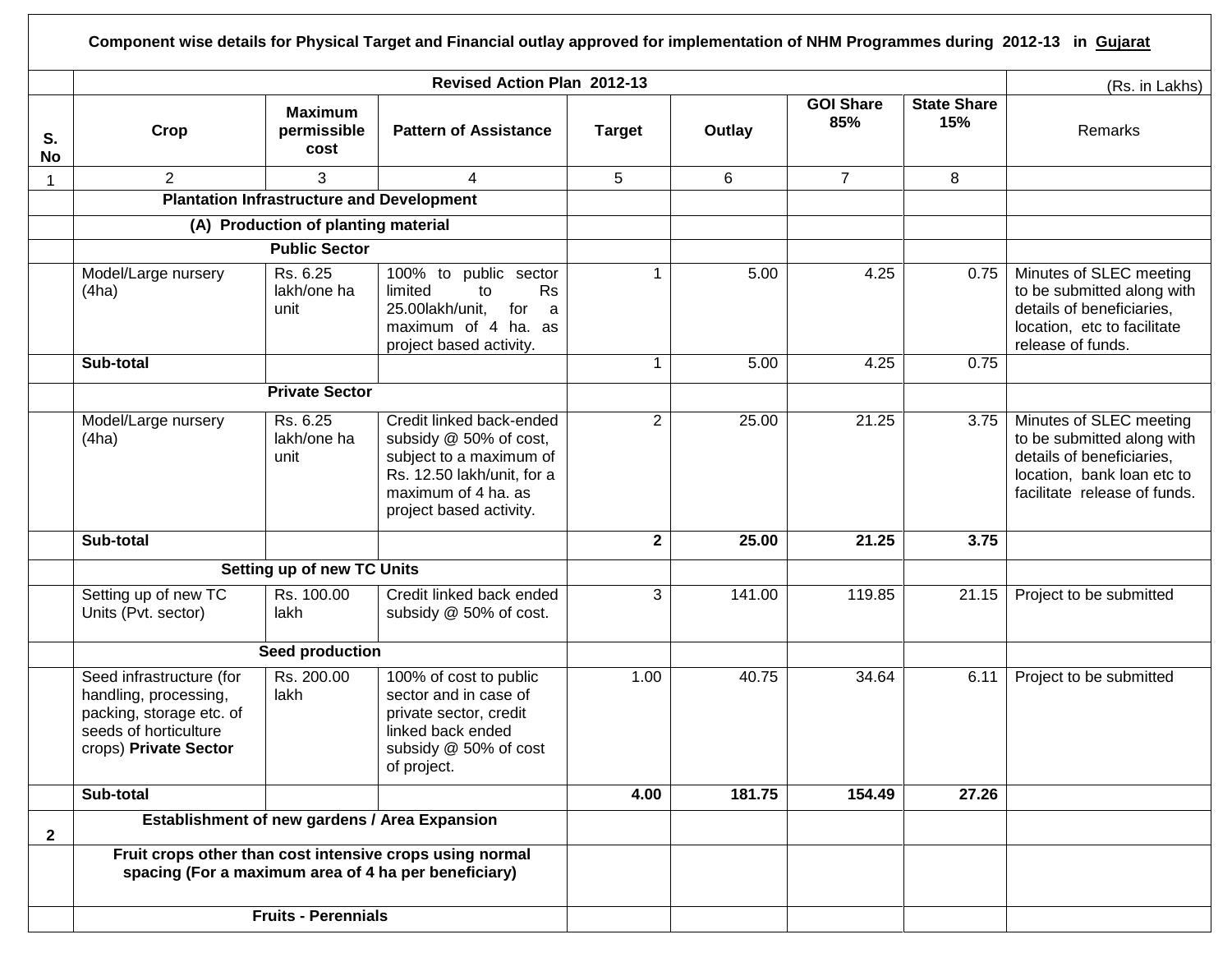| High density planting<br>(Mango) | Rs.66700 /ha | Maximum of Rs. 33350/-<br>per ha. (50% of cost for<br>meeting the expenditure<br>on planting material and<br>cost of material for<br>INM/IPM<br>etc, in 3<br>installments of 60:20:20<br>subject to survival rate of<br>75% in 2nd year and<br>90%<br>in<br>3rd year).                                                                                                                                   | 330          | 66.00 | 56.10 |       | 9.90 Spacing of crop to be<br>indicates to NHM |
|----------------------------------|--------------|----------------------------------------------------------------------------------------------------------------------------------------------------------------------------------------------------------------------------------------------------------------------------------------------------------------------------------------------------------------------------------------------------------|--------------|-------|-------|-------|------------------------------------------------|
| Mango                            | Rs.22000/ha  | Maximum of Rs.16500/-<br>per ha. (75% of cost for<br>meeting the expenditure<br>on planting material and<br>cost of material for<br>INM/IPM,<br>3<br>in<br>installments of 60:20:20<br>subject to survival rate of<br>75% in 2nd year and<br>90% in 3rd year for<br>perennial crops and for<br>non perennial crops in 2<br>installments of 75:25)<br>subject to survival rate of<br>90% in second year). | 707          | 70.0  | 59.49 | 10.50 |                                                |
| Chiku                            | Rs.26700/ha  |                                                                                                                                                                                                                                                                                                                                                                                                          | $\mathbf{1}$ | 0.12  | 0.10  | 0.02  |                                                |
| Guava                            | Rs.26700/ha  |                                                                                                                                                                                                                                                                                                                                                                                                          | 10           | 1.20  | 1.02  | 0.18  |                                                |
| Date palm                        | Rs.26700/ha  |                                                                                                                                                                                                                                                                                                                                                                                                          | 5            | 0.60  | 0.51  | 0.09  |                                                |
| Pomegranate                      | Rs.40000/ha. | Maximum of Rs.31500/-<br>per ha.(75% of cost for<br>meeting the expenditure<br>on planting material and<br>cost of material for<br>INM/IPM,<br>in<br>3<br>installments of 60:20:20<br>subject to survival rate of<br>75% in 2nd year and<br>90% in 3rd year for<br>perennial crops and for<br>non perennial crops in 2<br>installments of 75:25)<br>subject to survival rate of<br>90% in second year).  | 278          | 50.04 | 42.53 | 7.51  |                                                |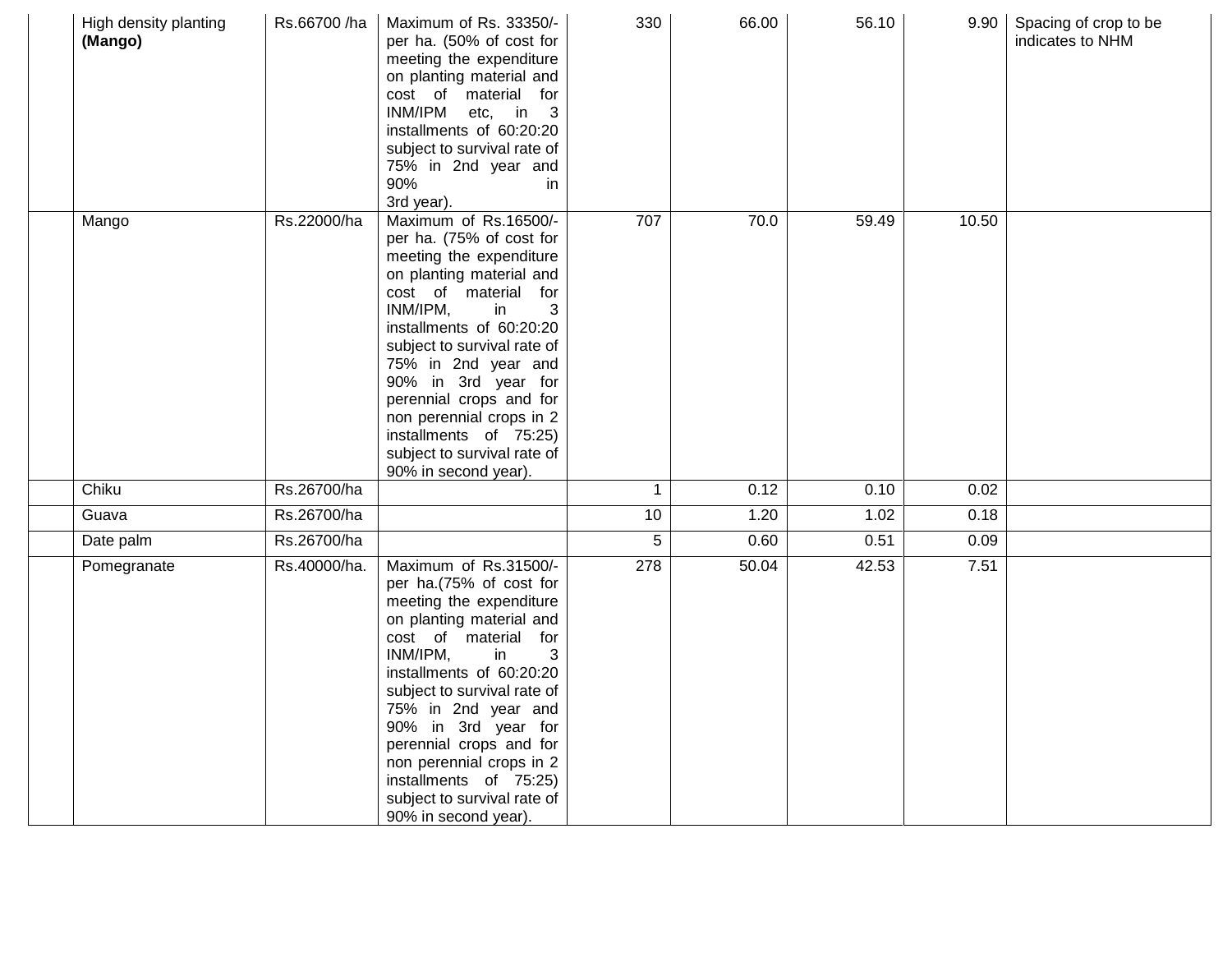| Lime                             | Rs.33340             | Maximum of Rs.25005/-<br>per ha. (75% of cost for<br>meeting the expenditure<br>on planting material and<br>cost of material for<br>INM/IPM,<br>3<br>in<br>installments of 60:20:20<br>subject to survival rate of<br>75% in 2nd year and<br>90% in 3rd year for<br>perennial crops and for<br>non perennial crops in 2<br>installments of 75:25)<br>subject to survival rate of<br>90% in second year). | 106.67             | 16.00  | 13.60  | 2.40  |  |
|----------------------------------|----------------------|----------------------------------------------------------------------------------------------------------------------------------------------------------------------------------------------------------------------------------------------------------------------------------------------------------------------------------------------------------------------------------------------------------|--------------------|--------|--------|-------|--|
| Sub-total                        |                      |                                                                                                                                                                                                                                                                                                                                                                                                          | 1438               | 203.96 | 173.37 | 30.59 |  |
|                                  | Maintenance (I Year) |                                                                                                                                                                                                                                                                                                                                                                                                          |                    |        |        |       |  |
| Fruits - Perennials              | Rs.34,940            | Maximum of Rs.26,205/-<br>per ha.(75% of cost for<br>meeting the expenditure<br>on planting material and<br>cost of material for<br>INM/IPM,<br>in<br>3<br>installments of 60:20:20<br>subject to survival rate of<br>75% in 2nd year and<br>90% in 3rd year for<br>perennial crops and for<br>non perennial crops in 2<br>installments of 75:25)<br>subject to survival rate of<br>90% in second year). | 1335               | 70.0   | 59.47  | 10.50 |  |
| Sub-total                        |                      |                                                                                                                                                                                                                                                                                                                                                                                                          |                    | 69.97  | 59.47  | 10.50 |  |
| Fruits - Perennials (II<br>Year) | Rs.40,000            | do                                                                                                                                                                                                                                                                                                                                                                                                       | 1850               | 50.0   | 42.50  | 7.50  |  |
| Sub-total                        |                      |                                                                                                                                                                                                                                                                                                                                                                                                          |                    | 50.00  | 42.50  | 7.50  |  |
| Fruits - Non Perennials (ha)     |                      |                                                                                                                                                                                                                                                                                                                                                                                                          |                    |        |        |       |  |
| Papaya                           | Rs.54782/ha          | Maximum of 27391/- per<br>ha.<br>(50% of cost for meeting<br>expenditure<br>the<br>on<br>planting material<br>and<br>cost of<br>material<br>for<br>INM/IPM<br>in<br>$\overline{2}$<br>installments 75:25).                                                                                                                                                                                               | $\overline{1}$ 218 | 250.22 | 212.68 | 37.53 |  |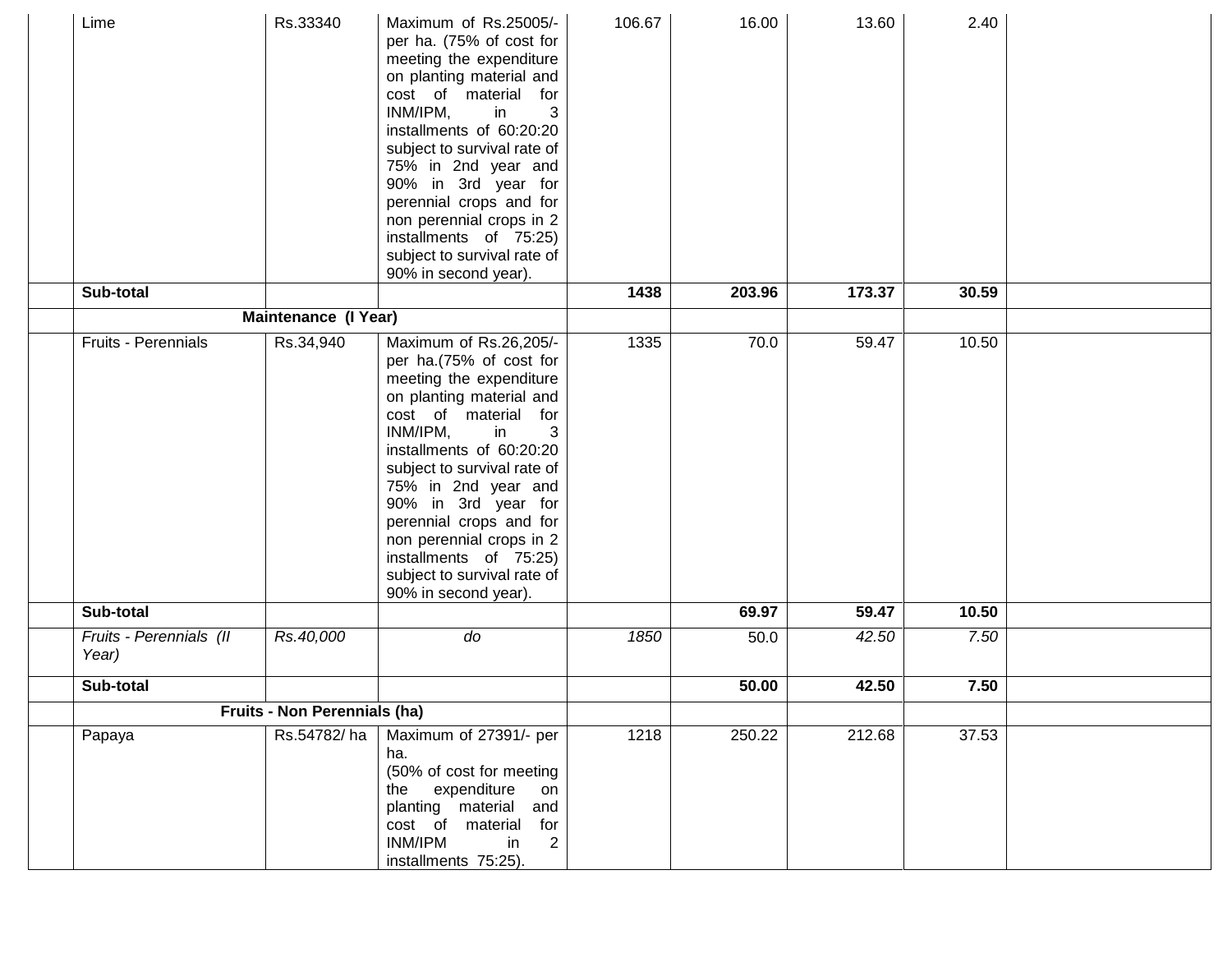| Banana (TC)                                   | Rs.83204/ha           | Maximum of Rs. 41602/-<br>per ha. (50 % of cost for<br>meeting the expenditure<br>on planting material and<br>cost of material for<br>INM/IPM<br>etc, in 2<br>installments of 75:25<br>subject to survival rate of<br>90% in second year). | 528.85         | 165.01 | 140.26 | 24.75 |                                                                                                                                                              |
|-----------------------------------------------|-----------------------|--------------------------------------------------------------------------------------------------------------------------------------------------------------------------------------------------------------------------------------------|----------------|--------|--------|-------|--------------------------------------------------------------------------------------------------------------------------------------------------------------|
| Sub-total                                     |                       |                                                                                                                                                                                                                                            | 1747           | 415.23 | 352.94 | 62.28 |                                                                                                                                                              |
|                                               |                       | Flowers (For a maximum of 2 ha per beneficiary)                                                                                                                                                                                            |                |        |        |       |                                                                                                                                                              |
| (A) Cut flowers                               |                       |                                                                                                                                                                                                                                            |                |        |        |       |                                                                                                                                                              |
| <b>Small &amp; Marginal</b><br><b>Farmers</b> | Rs. 70,000 /<br>ha.   | 50% of cost @<br>Rs.35,000 / ha. limited to<br>2 ha per beneficiary                                                                                                                                                                        | 12             | 4.00   | 3.40   | 0.60  |                                                                                                                                                              |
| Other farmers                                 | do                    | 33 % of cost @ Rs.<br>23,100 / ha. limited to 2<br>ha per beneficiary                                                                                                                                                                      | 9              | 2.00   | 1.70   | 0.30  |                                                                                                                                                              |
|                                               | (b) Bulbulous flowers |                                                                                                                                                                                                                                            |                |        |        |       |                                                                                                                                                              |
| <b>Small &amp; Marginal</b><br><b>Farmers</b> | Rs. 90,000/<br>ha     | 50% of cost @<br>Rs.45,000 / ha. limited to<br>2 ha per beneficiary                                                                                                                                                                        | 74.27          | 25.00  | 21.25  | 3.75  |                                                                                                                                                              |
| Other farmers                                 |                       | 33 % of cost @ Rs.<br>29,700 / ha. limited to 2<br>ha per beneficiary                                                                                                                                                                      | $\overline{7}$ | 2.00   | 1.70   | 0.30  |                                                                                                                                                              |
|                                               | (c) Loose Flowers     |                                                                                                                                                                                                                                            |                |        |        |       |                                                                                                                                                              |
| <b>Small &amp; Marginal</b><br><b>Farmers</b> | Rs. 24,000/<br>ha     | 50% of cost @<br>Rs.12,000 / ha. limited to<br>2 ha per beneficiary                                                                                                                                                                        | 84             | 10.00  | 8.50   | 1.50  |                                                                                                                                                              |
| Other farmers                                 |                       | 33 % of cost @ Rs.<br>$7,920$ / ha. limited to 4<br>ha per beneficiary                                                                                                                                                                     | 25             | 2.0    | 1.68   | 0.30  |                                                                                                                                                              |
| Sub-total                                     |                       |                                                                                                                                                                                                                                            | 210.93         | 44.98  | 38.23  | 6.75  |                                                                                                                                                              |
|                                               |                       | Spices (For a maximum area of 4 ha per beneficiary)                                                                                                                                                                                        |                |        |        |       |                                                                                                                                                              |
| Seed spices and<br>Rhizomatic Spices.         | Rs. 25,000 /<br>ha    | Rs.<br>Maximum<br>of<br>12,500/- per ha. (50% of<br>cost for meeting the<br>expenditure on planting<br>material and cost of<br>material for INM/IPM<br>etc).                                                                               | 560            | 70.00  | 59.50  | 10.50 | <b>Only certified Planting</b><br>material to be used. TL<br>material to be used only<br>from Public sector<br>agencies like ICAR /<br>SAUs, Govt. farm etc. |
| Fennel                                        | Rs. 25,000 /<br>ha    | Maximum<br>of<br>Rs.<br>12,500/- per ha. (50% of<br>cost for meeting the<br>expenditure on planting<br>material and cost of<br>material for INM/IPM                                                                                        | 20             | 2.50   | 2.13   | 0.38  |                                                                                                                                                              |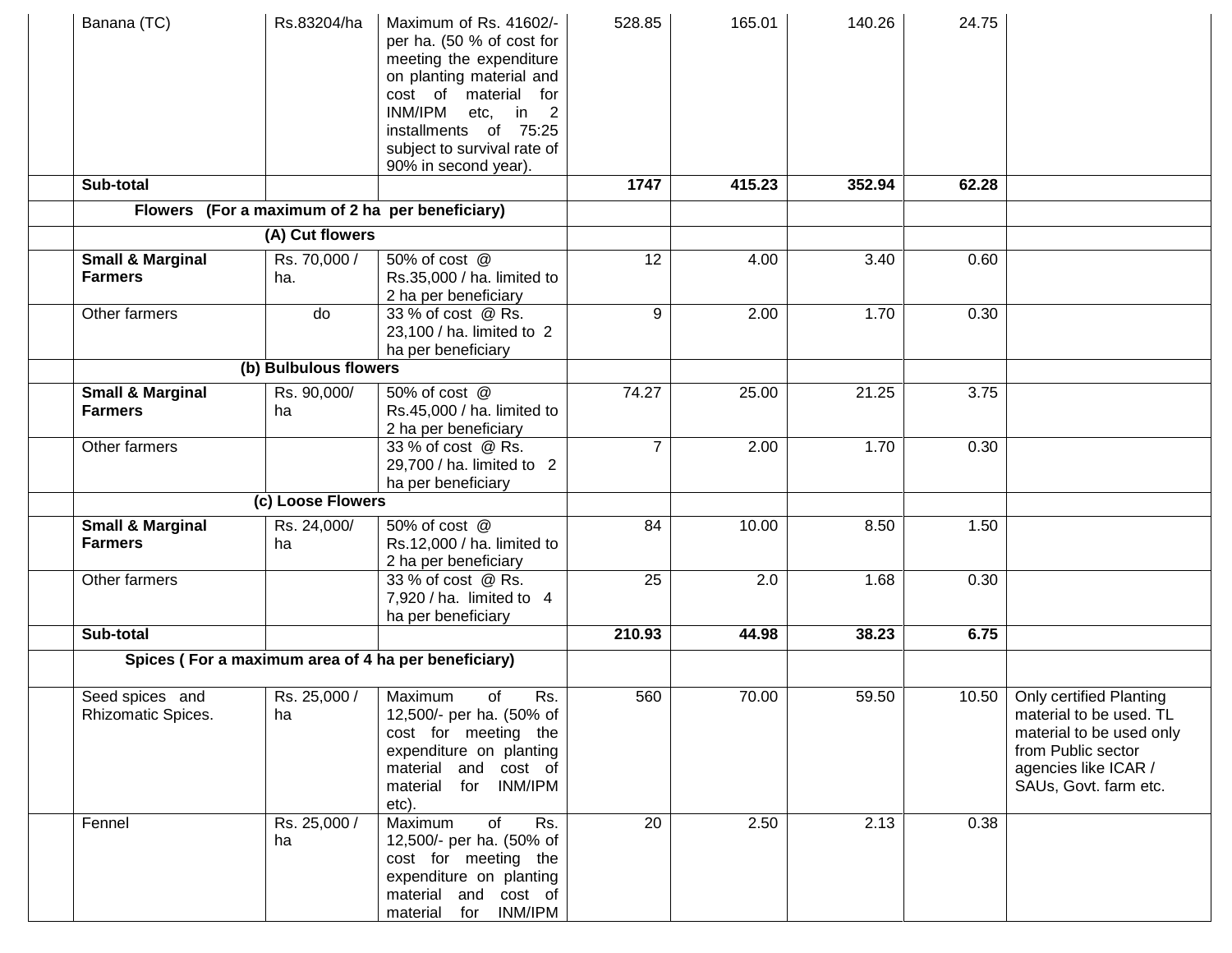|                 |                                                                                                 |                                                                                | etc).                                                                                                                                                                                                                        |        |         |         |        |                                                             |
|-----------------|-------------------------------------------------------------------------------------------------|--------------------------------------------------------------------------------|------------------------------------------------------------------------------------------------------------------------------------------------------------------------------------------------------------------------------|--------|---------|---------|--------|-------------------------------------------------------------|
|                 |                                                                                                 |                                                                                |                                                                                                                                                                                                                              |        |         |         |        |                                                             |
|                 |                                                                                                 |                                                                                |                                                                                                                                                                                                                              |        |         |         |        |                                                             |
|                 | Sub-total                                                                                       |                                                                                |                                                                                                                                                                                                                              | 580.00 | 72.50   | 61.63   | 10.88  |                                                             |
| 3               | Rejuvenation/<br>replacement of senile<br>plantation including<br>Canopy management.            | Rs.30,000/<br>ha (average)                                                     | 50% of the total cost<br>subject to a maximum of<br>Rs. 15,000/ha to a<br>limited of 2 ha per<br>beneficiary. Actual cost<br>to be claimed based on<br>nature<br>the<br>and<br>requirement of the crop<br>to be rejuvenated. | 189    | 17.01   | 14.46   | 2.55   | To be implemented as per<br>guidelines circulated           |
| 4               |                                                                                                 | <b>Creation of Water resources</b>                                             |                                                                                                                                                                                                                              |        |         |         |        |                                                             |
|                 | Community tanks/on<br>farm ponds/on farm<br>water reservoirs with use<br>of plastic/RCC lining. | Rs. 15.00<br>lakh /unit in<br>plain areas,<br>Rs.17.25 lakh<br>in hilly areas. | 100% of cost for 10 ha                                                                                                                                                                                                       | 30     | 450.00  | 382.50  | 67.50  | Efforts to be made for<br>convergence with<br><b>MNREGS</b> |
|                 | Sub-total                                                                                       |                                                                                |                                                                                                                                                                                                                              | 30     | 450.00  | 382.50  | 67.50  |                                                             |
| $5\phantom{.0}$ |                                                                                                 | <b>Protected cultivation</b>                                                   |                                                                                                                                                                                                                              |        |         |         |        |                                                             |
|                 | <b>Green House Naturally ventilated system</b>                                                  |                                                                                |                                                                                                                                                                                                                              |        |         |         |        |                                                             |
|                 | Tubular structure                                                                               | Rs. 935/<br>Sq.m                                                               | 50% of the cost limited<br>to 4000<br>Sq.m per<br>beneficiary.                                                                                                                                                               | 111.37 | 5206.55 | 4425.57 | 780.98 |                                                             |
|                 |                                                                                                 | 2. Plastic Mulching                                                            |                                                                                                                                                                                                                              |        |         |         |        |                                                             |
|                 | <b>Plastic Mulching</b>                                                                         | Rs. 20,000/<br>ha                                                              | 50% of the total<br>cost<br>limited to 2 ha per<br>beneficiary.                                                                                                                                                              | 1752   | 175.22  | 148.94  | 26.28  | Name of crops to be<br>indicated                            |
|                 |                                                                                                 | 3. Shade Net House                                                             |                                                                                                                                                                                                                              |        |         |         |        |                                                             |
|                 | Tubular structure                                                                               | Rs. 600/<br>Sq.m                                                               | 50% of cost limited to<br>4000<br>Sq.m<br>per<br>beneficiary.                                                                                                                                                                | 64.67  | 1940.10 | 1649.09 | 291.02 |                                                             |
|                 | (ii) Wooden structure                                                                           | Rs. 410/-<br>Sq.m                                                              | 50% of cost limited to 20<br>units (each unit not to<br>exceed 200 Sq.m) per<br>beneficiary.                                                                                                                                 | 0.508  | 6.00    | 5.10    | 0.90   |                                                             |
|                 | <b>Plastic Tunnels</b>                                                                          | $Rs.30/$ Sq.m                                                                  | 50% of cost limited 1000<br>sqmt per beneficiary.                                                                                                                                                                            | 0.0580 | 0.060   | 0.05    | 0.01   |                                                             |
|                 | Anti Bird/Anti Hail Nets                                                                        | Rs.20/- per<br>Sq.m                                                            | 50% of cost limited to<br>5000<br>Sq.m<br>per<br>beneficiary.                                                                                                                                                                | 40.00  | 40.00   | 34.00   | 6.00   |                                                             |
|                 | <b>Cost of planting</b><br>material of high value<br>vegetables grown in<br>poly house          | Rs.105/Sq.m                                                                    | 50% of cost limited to<br>500<br>Sq.m<br>per<br>beneficiary.                                                                                                                                                                 | 15.24  | 80.00   | 68.00   | 12.00  |                                                             |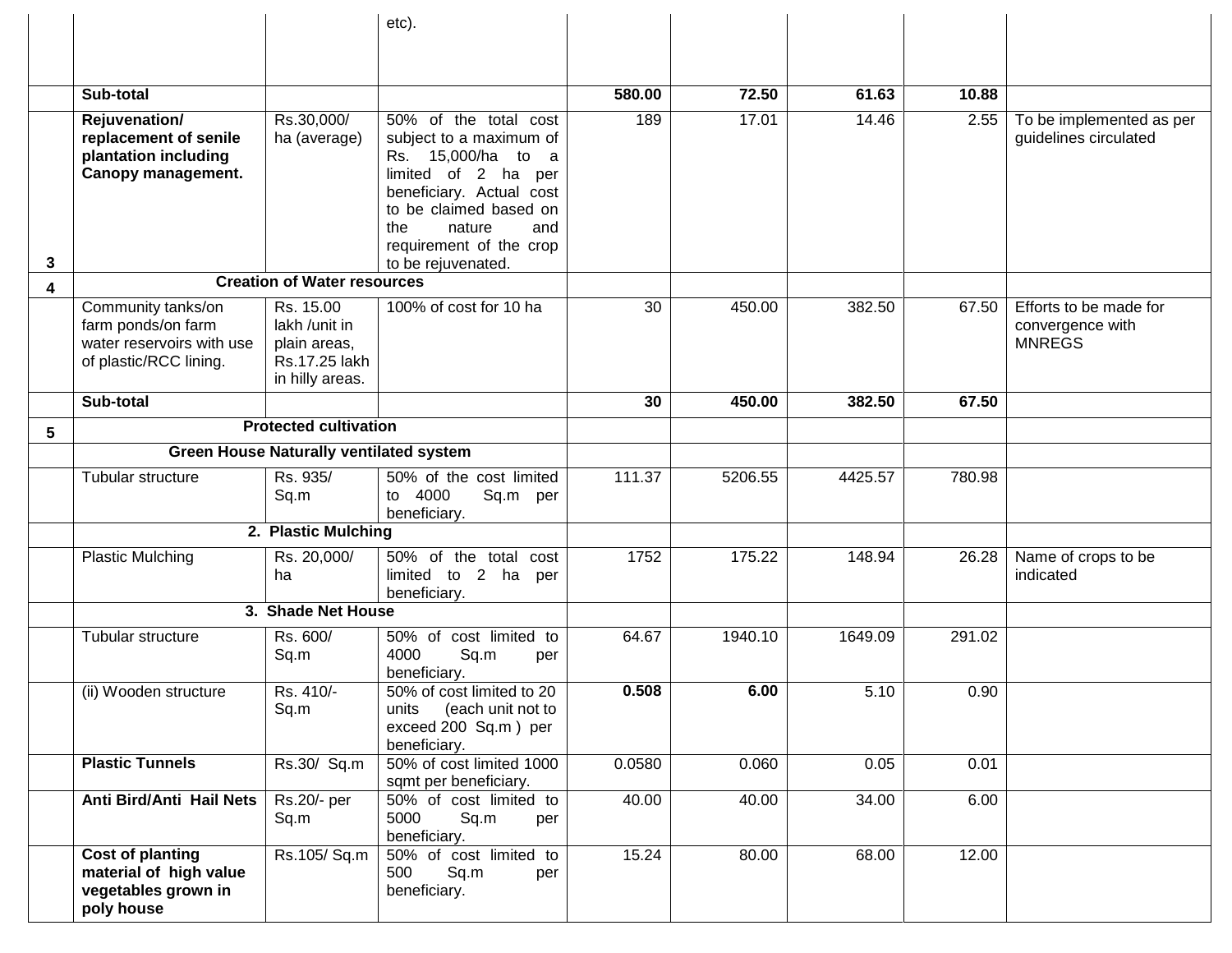|   | <b>Cost of planting</b><br>material of flowers<br>for poly house | Rs.500/<br>Sq.m              | 50% of cost limited to<br>500<br>Sq.m<br>per<br>beneficiary                                                                                                                                                                                                                                         | 14.76  | 368.88  | 313.55  | 55.33   |                                                                                                                                        |
|---|------------------------------------------------------------------|------------------------------|-----------------------------------------------------------------------------------------------------------------------------------------------------------------------------------------------------------------------------------------------------------------------------------------------------|--------|---------|---------|---------|----------------------------------------------------------------------------------------------------------------------------------------|
|   | Sub-total                                                        |                              |                                                                                                                                                                                                                                                                                                     | 1999   | 7816.81 | 6644.29 | 1172.52 |                                                                                                                                        |
| 6 |                                                                  | <b>Pest Management (IPM)</b> | Promotion of Integrated Nutrient Management(INM)/ Integrated                                                                                                                                                                                                                                        |        |         |         |         |                                                                                                                                        |
|   | Promotion of IPM/INM                                             | Rs. 2000/ha                  | 50% of cost subject to a<br>maximum of Rs 1000/ha<br>limited to 4.00 ha/<br>beneficiary.                                                                                                                                                                                                            | 600    | 6.00    | 5.10    | 0.90    | To be need based and<br>taken up after identifying<br>problem of pest / disease<br>and nutrient deficiency.                            |
|   |                                                                  | <b>Bio control lab</b>       |                                                                                                                                                                                                                                                                                                     |        |         |         |         |                                                                                                                                        |
|   | Bio control lab<br>(Private Sector)                              | Rs.80 lakhs/<br>unit         | Rs. 80<br>lakh/unit for<br>Public<br>Sector<br>and<br>Rs.40.00 lakh as credit<br>ended<br>linked<br>back<br>subsidy<br>Private<br>to<br>Sector.                                                                                                                                                     | 3      | 112.50  | 95.63   | 16.88   | Project to be submitted                                                                                                                |
|   | Leaf /Tissue analysis lab                                        |                              |                                                                                                                                                                                                                                                                                                     |        |         |         |         |                                                                                                                                        |
|   | Leaf /Tissue analysis lab<br>(Private Sector)                    | Rs. 20 lakh/<br>unit         | 20<br>lakh/unit for<br>Rs.<br>Public<br>Sector<br>and<br>Rs.10.00 lakh as credit<br>ended<br>linked<br>back<br>subsidy<br>to<br>Private<br>Sector.                                                                                                                                                  | 1      | 10.00   | 8.5     | 1.5     | Minutes of SLEC meeting<br>to be submitted along with<br>details of beneficiareis,<br>locaiton, etc to facilitate<br>release of funds. |
|   | Sub-total                                                        |                              |                                                                                                                                                                                                                                                                                                     | 604.00 | 128.50  | 109.23  | 19.28   |                                                                                                                                        |
|   |                                                                  | <b>Organic Farming</b>       |                                                                                                                                                                                                                                                                                                     |        |         |         |         |                                                                                                                                        |
|   | Adoption of Organic<br>Farming.(III Year)                        | Rs. 20,000/<br>ha            | 50% of cost limited to<br>Rs.10000/ha<br>for<br>a<br>maximum area of 4 ha.<br>per beneficiary, spread<br>over a period of 3 years<br>involving an assistance<br>of Rs.4000/- in first year<br>and Rs.3000/- each in<br>& third year.<br>second<br>The programme to be<br>linked with certification. | 4000   | 120.00  | 102.00  | 18.00   | Project to be submitted                                                                                                                |
|   | Organic Certification<br>(IIIYear)                               | Project based                | Rs. 5 lakh for a cluster of<br>50 ha which will include<br>Rs.1.50 lakh in first year,<br>Rs. 1.50 lakh in second<br>year and Rs. 2.00 lakh in<br>third year.                                                                                                                                       | 4000   | 160.00  | 136.00  | 24.00   | Project to be submitted                                                                                                                |
|   |                                                                  |                              | Vermi compost Units /organic input production unit                                                                                                                                                                                                                                                  |        |         |         |         |                                                                                                                                        |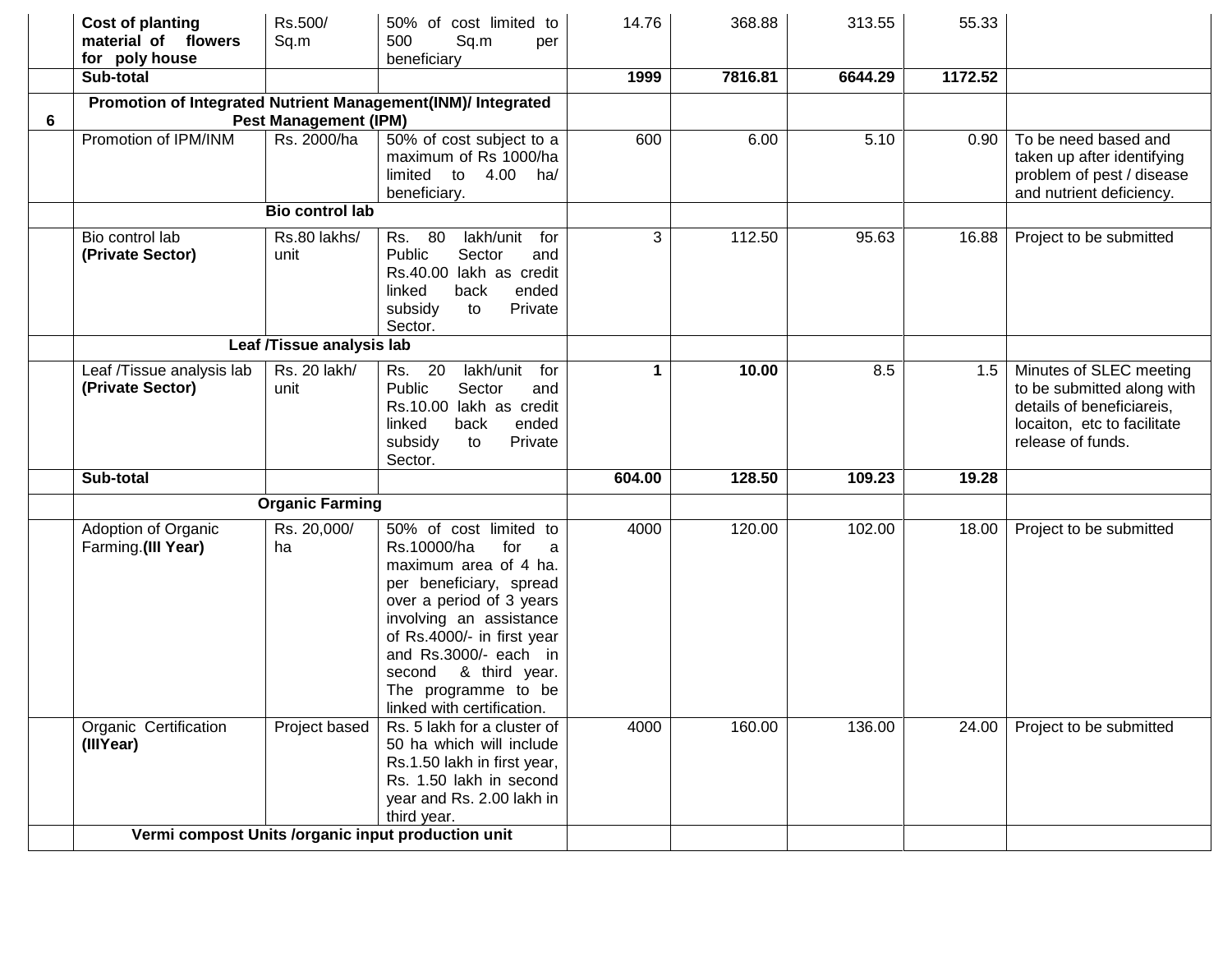|    | i) 50% of cost conforming<br>for permanent structure<br>to the size of unit of<br>30'x8'x2.5' dimension to<br>be administered on pro-<br>rata basis. | Rs. 60,000/<br>unit for<br>permanent<br>structure and | 50% of cost conforming<br>to the size of the unit of<br>30'x8'x2.5' dimension of<br>permanent structure to<br>be administered on pro-<br>rata basis. | 110             | 33.00  | 28.1  | 5.0   |                                           |
|----|------------------------------------------------------------------------------------------------------------------------------------------------------|-------------------------------------------------------|------------------------------------------------------------------------------------------------------------------------------------------------------|-----------------|--------|-------|-------|-------------------------------------------|
|    | Sub-total                                                                                                                                            |                                                       |                                                                                                                                                      | 8110.00         | 313.00 | 266.1 | 47.0  |                                           |
|    |                                                                                                                                                      | Pollination support through beekeeping                |                                                                                                                                                      |                 |        |       |       |                                           |
|    | Honey bee colony                                                                                                                                     | Rs. 1400/<br>colony of 4<br>frames                    | 50% of cost limited to 50<br>colonies / beneficiary.                                                                                                 | 149             | 1.04   | 0.9   | 0.2   | List of Beneficiaries to be<br>furnished. |
|    | <b>Hives</b>                                                                                                                                         | Rs. 1600/<br>hive                                     | 50% of cost limited to 50<br>colonies / beneficiary.                                                                                                 | 125             | 1.00   | 0.9   | 0.2   | List of Beneficiaries to be<br>furnished. |
|    | <b>Equipment including</b><br>honey extractor (4<br>frame), food grade<br>container (30 kg), net,<br>etc.                                            | Rs. 14,000/<br>set                                    | 50% of the cost limited<br>to one set per<br>beneficiary.                                                                                            | $\mathbf{2}$    | 0.14   | 0.1   | 0.0   | List of Beneficiaries to be<br>furnished. |
|    | Sub-total                                                                                                                                            |                                                       |                                                                                                                                                      | 276             | 2.18   | 1.9   | 0.3   |                                           |
| 8  |                                                                                                                                                      | <b>Horticulture Mechanization</b>                     |                                                                                                                                                      |                 |        |       |       |                                           |
|    | Power operated<br>machines/tools including<br>Power Saw and Plant<br>Protection equipments<br>etc.                                                   | Rs.35,000/-<br>per set                                | 50% of cost limited to<br>one set per beneficiary.                                                                                                   | 400             | 70.00  | 59.50 | 10.50 | List of Beneficiaries to be<br>furnished. |
|    | <b>Power Machines</b><br>(upto<br>20 BHP) with rotavator /<br>equipment                                                                              | Rs.1,20,000/-<br>per set                              | 50% of cost limited to<br>one set per beneficiary.                                                                                                   | 75              | 45.00  | 38.25 | 6.75  | List of Beneficiaries to be<br>furnished. |
|    | Power machines (20 HP<br>& above including<br>accessories /equipments                                                                                | Rs.<br>$3,00,000/-$<br>per set                        | 50% of cost limited to<br>one set per beneficiary.                                                                                                   | 4               | 5.00   | 4.25  | 0.75  | List of Beneficiaries to be<br>furnished. |
|    | Sub-total                                                                                                                                            |                                                       |                                                                                                                                                      | 479.00          | 120.00 | 102.0 | 18.0  |                                           |
| 10 |                                                                                                                                                      | Human Resource Development (HRD)                      |                                                                                                                                                      |                 |        |       |       |                                           |
|    | <b>Training of farmers</b>                                                                                                                           |                                                       |                                                                                                                                                      |                 |        |       |       |                                           |
|    | Within the District (one<br>day)                                                                                                                     | Rs.400/day<br>per farmer<br>excluding<br>transport    | 100% of the cost.                                                                                                                                    | $\overline{72}$ | 0.29   | 0.24  | 0.04  |                                           |
|    | Within the State (one<br>day)                                                                                                                        | Rs. 750/day<br>per farmer<br>excluding<br>transport   | 100% of the cost.                                                                                                                                    | 67              | 0.50   | 0.43  | 0.08  |                                           |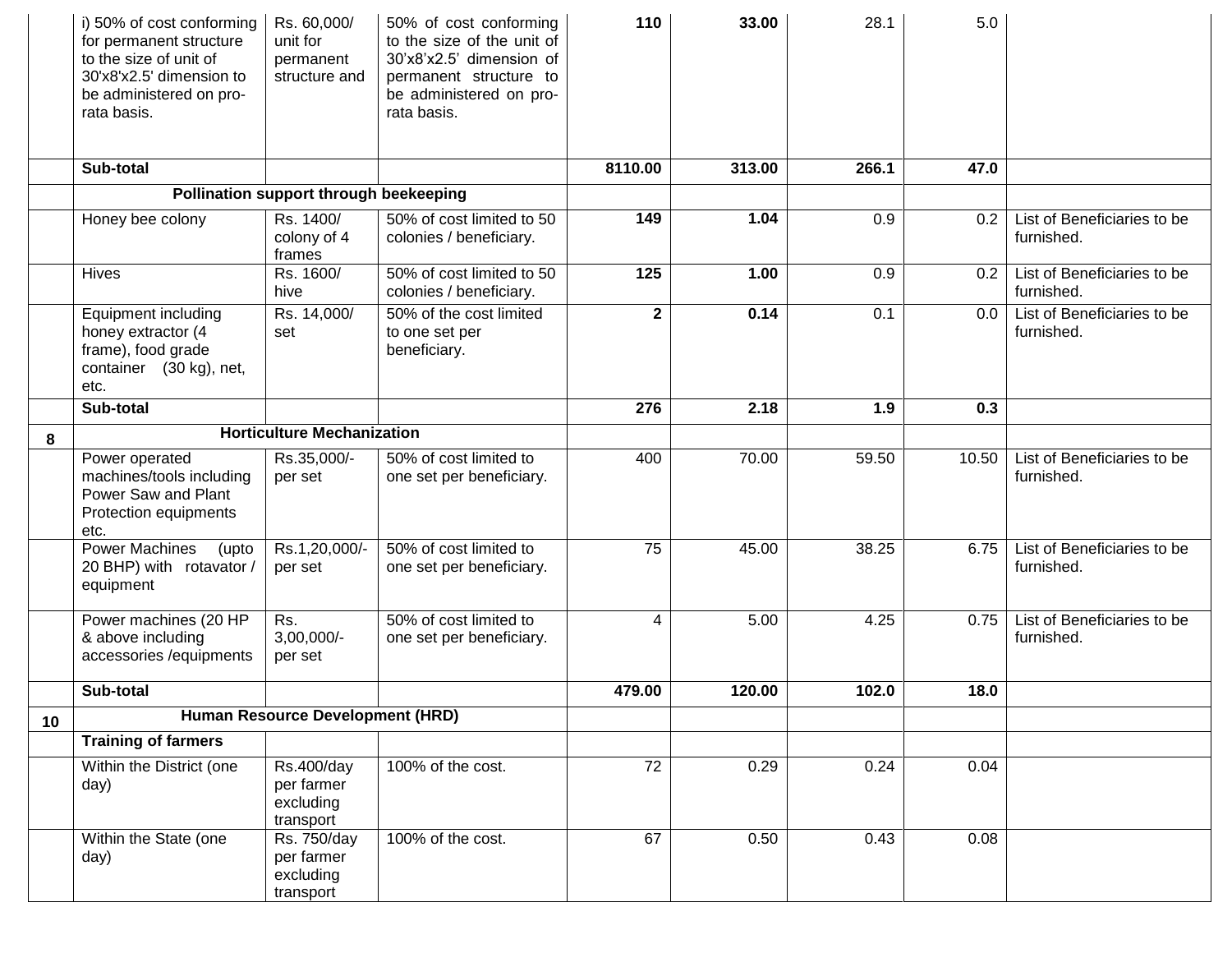|    | Outside the State (one<br>day)                                                  | Rs. 1000/<br>day per<br>farmer<br>excluding<br>transport             | 100% of the cost.                                                                                                                                                                                              | 200         | 2.00    | 1.70    | 0.30   |                                                                                                                                        |
|----|---------------------------------------------------------------------------------|----------------------------------------------------------------------|----------------------------------------------------------------------------------------------------------------------------------------------------------------------------------------------------------------|-------------|---------|---------|--------|----------------------------------------------------------------------------------------------------------------------------------------|
|    |                                                                                 | <b>Exposure visit of farmers</b>                                     |                                                                                                                                                                                                                |             |         |         |        |                                                                                                                                        |
|    | Within the District (one<br>day)                                                | Rs.250/day<br>per farmer<br>excluding<br>transport                   | 100% of the cost.                                                                                                                                                                                              | 2000        | 5.00    | 4.25    | 0.75   |                                                                                                                                        |
|    | Within the State (one<br>day)                                                   | Rs. 300/day<br>per farmer<br>excluding<br>transport                  | 100% of the cost.                                                                                                                                                                                              | 750         | 2.25    | 1.91    | 0.34   |                                                                                                                                        |
|    | Outside the State (one<br>day)                                                  | Rs. 600/day<br>per farmer<br>excluding<br>transport                  | 100% of the cost.                                                                                                                                                                                              | 750         | 4.50    | 3.83    | 0.68   |                                                                                                                                        |
|    | Training / study tour of technical staff/ field functionaries                   |                                                                      |                                                                                                                                                                                                                |             |         |         |        |                                                                                                                                        |
|    | Study tour to progressive<br>States/ units (group of<br>minimum 5 participants) | Rs.650.00/da<br>y per<br>participant<br>plus TA/DA,<br>as admissible | 100% of the cost.                                                                                                                                                                                              | 615         | 4.00    | 3.40    | 0.60   |                                                                                                                                        |
|    | Outside India                                                                   | Rs. 5.00 lakh<br>/ participant                                       | 100% of the cost on<br>actual basis.                                                                                                                                                                           | 1           | 1.72    | 1.46    | 0.26   | Project to be submitted                                                                                                                |
|    | Sub-total                                                                       |                                                                      |                                                                                                                                                                                                                | 4455.00     | 20.26   | 17.22   | 3.04   |                                                                                                                                        |
| 11 | <b>INTEGRATED POST HARVEST MANAGEMENT</b>                                       |                                                                      |                                                                                                                                                                                                                |             |         |         | 0.00   |                                                                                                                                        |
|    | Pack house / On farm<br>collection & storage unit                               | Rs. 3.00<br>Lakh/ per unit<br>with size of<br>9Mx6M                  | 50% of the capital cost.                                                                                                                                                                                       | 175         | 262.50  | 223.13  | 39.38  | Minutes of SLEC meeting<br>to be submitted along with<br>details of beneficiaries,<br>location, etc to facilitate<br>release of funds. |
|    | Pre-cooling unit                                                                | Rs.15.00 lakh<br>for 6 MT<br>capacity                                | Credit linked back-ended<br>subsidy @ 40% of the<br>cost of project in general<br>areas and 55% in case<br>Hilly & Scheduled areas<br>individual<br>for<br>entrepreneurs.                                      | $\mathbf 1$ | 6.00    | 5.10    | 0.90   | Project to be submitted                                                                                                                |
|    | Cold storage units<br>(Construction/expansion/<br>Modernization)                | Rs. 6000/MT<br>for 5000 MT<br>capacity                               | Credit linked back-ended<br>subsidy @ 40% of the<br>capital cost of project in<br>general areas and 55%<br>in case of Hilly &<br>Scheduled<br>areas<br>in in<br>respect of only those<br>units which adopt new | 14          | 1400.00 | 1190.00 | 210.00 | Project to be submitted                                                                                                                |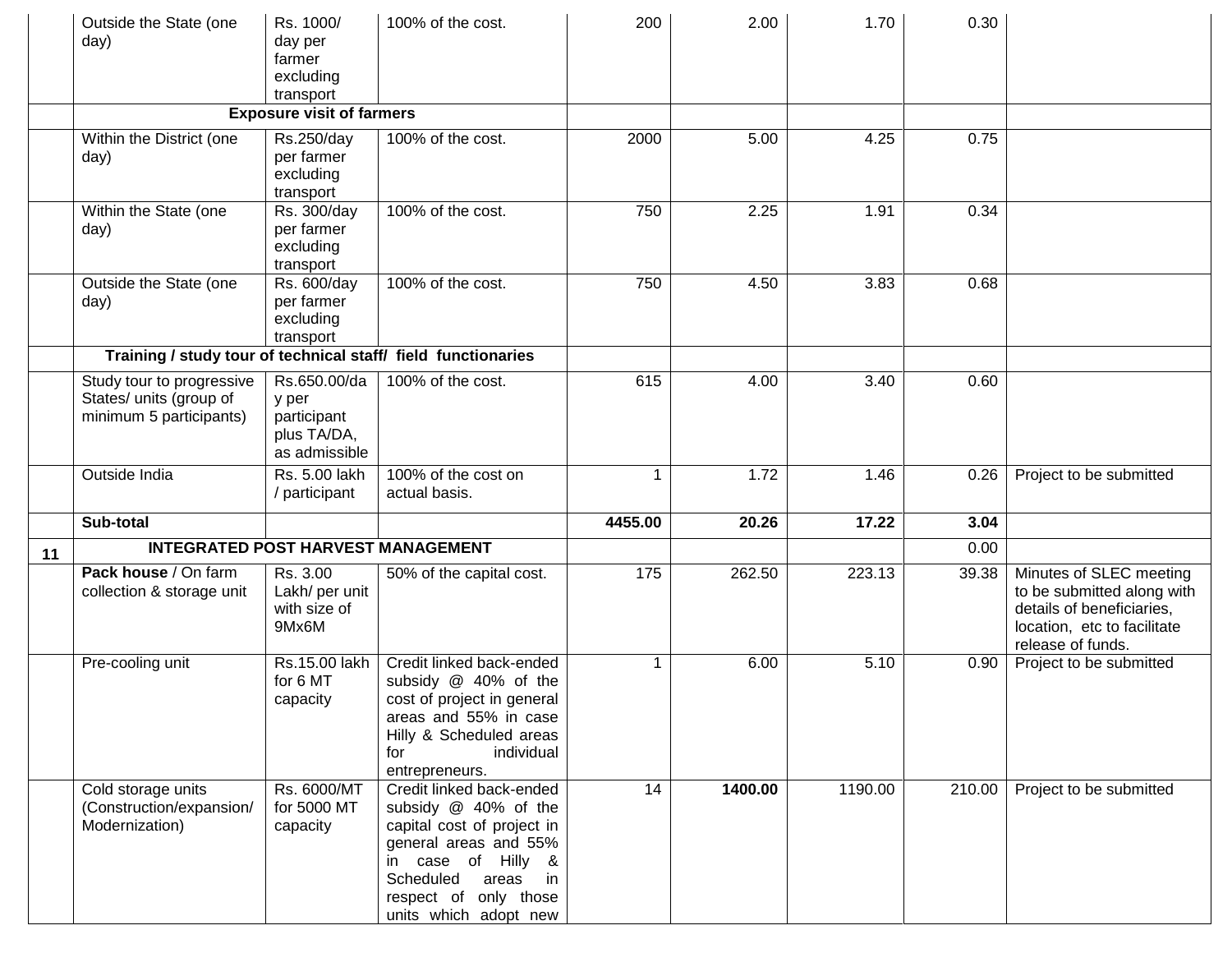|    |                                                                                                                                                                               |                                                                                                                                                                      | technologies and include<br>humidity<br>insulation,<br>control and fin<br>coil<br>cooling system                                                                                   |                |                 |         |        |                                                                           |
|----|-------------------------------------------------------------------------------------------------------------------------------------------------------------------------------|----------------------------------------------------------------------------------------------------------------------------------------------------------------------|------------------------------------------------------------------------------------------------------------------------------------------------------------------------------------|----------------|-----------------|---------|--------|---------------------------------------------------------------------------|
|    | C.A/M.A. Storage units -                                                                                                                                                      | Rs. 32,000/<br>MT for 5000<br>MT capacity                                                                                                                            | Credit linked back-ended<br>subsidy @40% of the<br>cost of project<br>in<br>General areas.                                                                                         | 1              | 104.00          | 88.40   | 15.60  | Project to be submitted                                                   |
|    | Refer vans/containers                                                                                                                                                         | Rs. 24.00<br>lakh/ unit for<br>6 MT<br>capacity                                                                                                                      | Credit linked back-ended<br>subsidy @40% of the<br>cost of project<br>in<br>General areas.                                                                                         | 2              | 19.20           | 16.32   | 2.88   | Project to be submitted                                                   |
|    | Primary/ Mobile / Minimal<br>processing unit                                                                                                                                  | Rs. 24.00<br>lakh/unit.                                                                                                                                              | $-do-$                                                                                                                                                                             | $\overline{2}$ | 19.20           | 16.32   | 2.88   | Project to be submitted                                                   |
|    | Ripening chamber                                                                                                                                                              | Rs. 6000/MT<br>for 5000 MT<br>capacity                                                                                                                               | -do-                                                                                                                                                                               | 5              | 100.00          | 85.00   | 15.00  | Project to be submitted                                                   |
|    | Sub-total                                                                                                                                                                     |                                                                                                                                                                      |                                                                                                                                                                                    | 200.00         | 1910.90         | 1624.27 | 286.64 |                                                                           |
|    | ESTABLISHMENT OF MARKETING INFRASTRUCTURE FOR                                                                                                                                 |                                                                                                                                                                      |                                                                                                                                                                                    |                |                 |         |        |                                                                           |
| 12 | Functional Infrastructure:<br>for collection, sorting/<br>grading, packing units<br>etc                                                                                       | <b>HORTICULTURAL PRODUCE</b><br>Rs.15.00<br>lakh/unit                                                                                                                | Credit linked back-ended<br>subsidy @ 40% of the<br>capital cost of project in<br>general areas and 55 %<br>in case of Hilly &<br>Scheduled areas for<br>individual entrepreneurs. | 16             | 96.00           | 81.60   | 14.40  | Project to be submitted                                                   |
|    | Sub-total                                                                                                                                                                     |                                                                                                                                                                      |                                                                                                                                                                                    | 16.00          | 96.00           | 81.60   | 14.40  |                                                                           |
| 13 |                                                                                                                                                                               | <b>Mission Management</b>                                                                                                                                            |                                                                                                                                                                                    |                |                 |         |        |                                                                           |
|    | <b>State &amp; Districts Mission</b><br>Offices and implementing<br>agencies for<br>administrative expenses,<br>project, preparation,<br>computerization,<br>contingency etc. | 5% of total<br>annual<br>expenditure<br>on the basis<br>of appraised<br>needs to<br><b>State</b><br>Horticulture<br>Mission<br>$(SHM)$ /<br>implementing<br>Agencies | 100%assistance.                                                                                                                                                                    |                | 70.0            | 59.47   | 10.49  | Fund to be utilized @ 5%<br>of actual expenditure<br>incurred by the SHM. |
|    | Institutional<br>Strengthening, hire of<br>vehicles,<br>hardware/software etc                                                                                                 | Project based                                                                                                                                                        | 100% assistance.                                                                                                                                                                   |                | $\overline{25}$ | 21.25   | 3.75   | Project to be submitted                                                   |